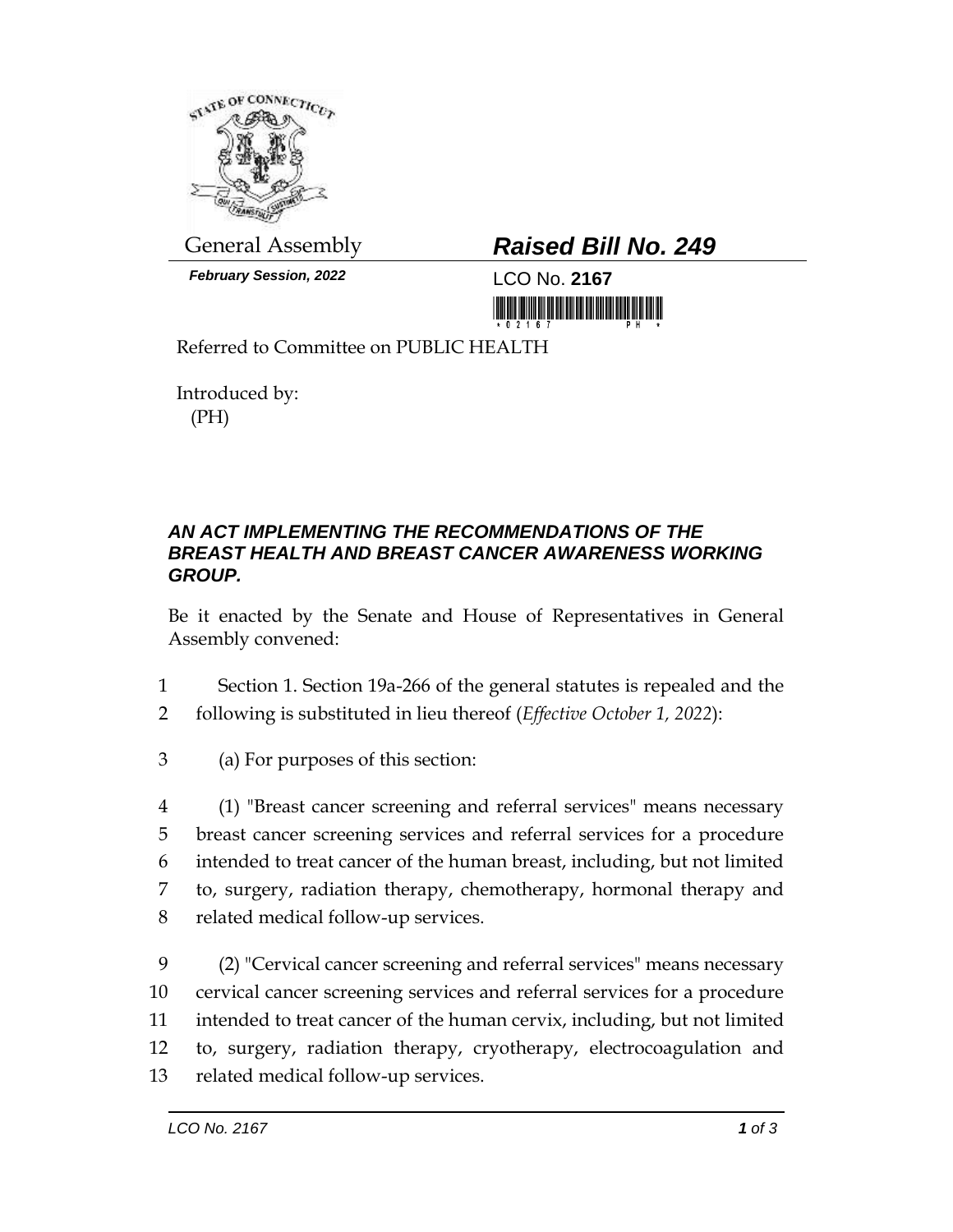(3) "Tomosynthesis" means a digital x-ray mammogram that creates two-dimensional and three-dimensional images of the breasts.

 **[**(3)**]** (4) "Unserved or underserved populations" means women who are: (A) At or below two hundred fifty per cent of the federal poverty level for individuals; (B) without health insurance that covers breast cancer screening mammography or cervical cancer screening services; and (C) twenty-one to sixty-four years of age.

 (b) There is established, within existing appropriations, a breast and cervical cancer early detection and treatment referral program, within the Department of Public Health, to (1) promote screening, detection and treatment of breast cancer and cervical cancer among unserved or underserved populations, while giving priority consideration to women in minority communities who exhibit higher rates of breast cancer and cervical cancer than the general population, (2) educate the public regarding breast cancer and cervical cancer and the benefits of early detection, and (3) provide counseling and referral services for treatment.

(c) The program shall include, but not be limited to:

 (1) Establishment of a public education and outreach initiative to publicize breast cancer and cervical cancer early detection services and the extent of coverage for such services by health insurance; the benefits of early detection of breast cancer and the recommended frequency of screening services, including clinical breast examinations and mammography, which shall include, where possible, tomosynthesis; and the medical assistance program and other public and private programs and the benefits of early detection of cervical cancer and the 39 recommended frequency of pap tests and tests for human papillomavirus;

 (2) Development of professional education programs, including the benefits of early detection of breast cancer and the recommended frequency of mammography and the benefits of early detection of 44 cervical cancer and the recommended frequency of pap tests and tests for human papillomavirus;